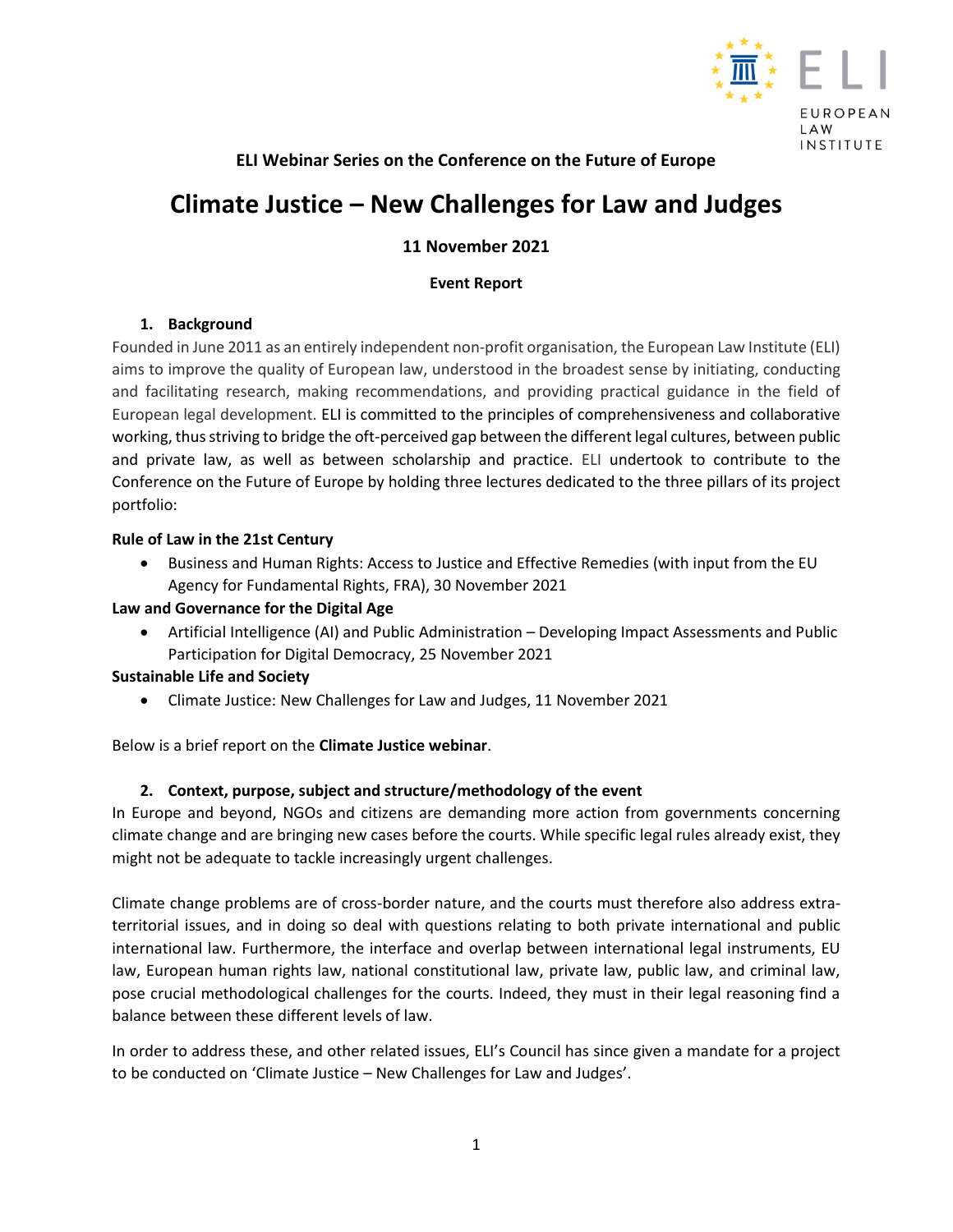## **3. Number and type (general or specific public with details if possible) of participants present**

There were 60 participants from 22 different countries who took part in the event. The event was opened to the public and advertised on the ELI website and on social media, as well as the Conference on the Future of Europe portal. The majority of participants (almost 65%) came from the legal field, followed by education and training occupations and students (12% each), with several individuals representing other occupations.

## **4. If available, demographic information about participants (eg age, gender, etc.)**

62% of participants were female, 37% male and 1% identified themselves as 'other'.

Most participants indicated their age as falling within the 50–59 brackets (14 participants) and 20–29 (14 participants). 13 participants were aged 40–49, 9 participants were 60 or over, 8 were 30–39 years old and there were 2 participants under 20 years old.

## **5. Main subjects discussed during the workshops**

ELI President, Prof Dr Pascal Pichonnaz, introduced the event and the proposers of an ELI Project on 'Climate Justice – New Challenges for Law and Judges' – Prof Dr Henrik Andersen and Prof Dr Alberto De Franceschi. Prof Andersen emphasised that there is a rise in the number of cases before national and international courts on liability for potential breaches of obligations by States and corporations based on national, European and international law, and that the problems are very complex and guidance is needed to help judges navigate the above cases. It is a jungle of both hard and soft law across different levels. ELI hopes to tackle this by issuing guiding Principles on the liability of States and corporations. The need to engage the public on this was emphasised, before attendees were asked to provide their views on several questions including the following via polls on open and closed questions:

- 1. Should an individual's access to a safe climate be a human right?
- 2. How does climate change affect your life?
- 3. Should animals have rights to protection against climate change?
- 4. Who should the biggest economic burden of reducing CO2 emissions fall on and why?
- 5. Which measures should be enacted in the financial sector for example in order to stimulate sustainable business models? Which measures should be enacted in the insurance sector to reduce pollution and fight climate change?
- 6. What is the best way to get consumers to change habits that cause harm to the environment?
- 7. Assuming the regulator steps in, should corporations be held liable for climate changes even if they comply with a State legislation?
- 8. If States do not make specific and practical solutions to combat climate change, should the courts intervene to impose liability on States even if the law is not clear on this point?

## **6. Main ideas suggested by participants during the workshops and the shared or debated narratives and arguments that led to them**

The debate started with the question whether an individual's access to a safe climate should be a human right. Only 70% of those present voted. A clear majority of voters, 85%, were in favour of that idea; 15% were not. That a recent decision of the UN Rights Council calls on States around the world to implement the right to a safe environment was mentioned. This may pave the path for the recognition of this right at international and national level. It was also mentioned that the EU Charter of Fundamental Rights and some national constitutions (eg the Norwegian one) include a principle of environmental protection and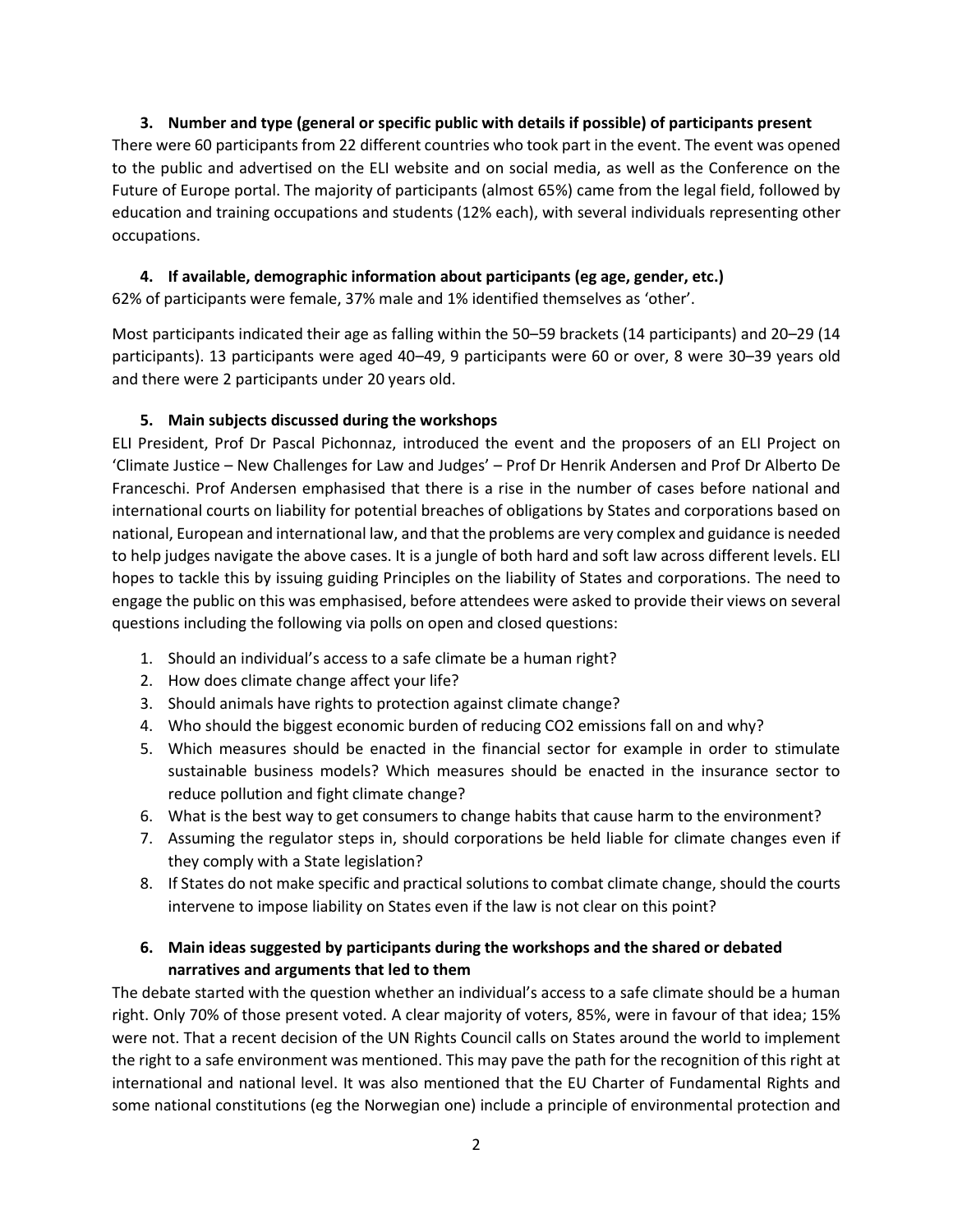that a recent judgment of the German Constitutional Court recognised the protection of the environment under the constitution. Further, the fact that the Council of Europe is also discussing an additional protocol to the European Convention of Human Rights on the right to a healthy environment was mentioned. It was concluded that legal developments seem to head in the direction of recognising such a right.

This led to a discussion on what the threshold for a safe climate/environment should be, especially in light of the increase of extreme events in some regions. Would different standards apply, depending on the extent to which a region is accustomed to extreme events?

The discussion then focused on personal experiences of climate change, with most participants indicating that they had experienced a change in the weather, as well as flooding and/or forest fires.

The focus turned to the effectiveness of potential claims resulting from a human right to a safe climate in light of the problem of causation, which is a major issue in climate-related cases. Harm to the climate has been going on for hundreds of years. To point the finger at one State raises the question of whether it should be liable on the basis of past action (done hundreds of years ago) or only recent action.

Further, participants discussed whether existing rights, such as the right to life or health, are sufficient. Some doubted this citing, among other reasons, that some of the above 'rights' are perceived as principles rather than rights. It was also emphasised that not much can be achieved through existing rights in many legal systems and that the introduction of a right to a safe climate might overlap or create confusion with existing ones at the level of interpretation and application. That said, such an introduction would facilitate enforcement. One participant emphasised General Comment No 36 on the right of life of the UN Human Rights Committee, in particular its para 62 which states, inter alia, that the implementation of the obligation on States to respect and ensure the right to life, and in particular life with dignity, depends, inter alia, on measures taken by States parties to preserve the environment and protect it against harm, pollution and climate change caused by public and private actors.

That the time has come for lawyers to overcome the effectiveness issue was emphasised, with one participant stating that having general rules in international treaties is essential to improve environmental protection and they should be used in practice. The discussant referred to the International Court of Justice, which has already provided some guidance in this regard.

Concerning the potential right to a healthy environment, participants wondered who or what would be the object of protection? Human beings or the environment itself? If human beings, it might indeed overlap with other human rights. On the other hand it was questioned whether protecting the environment as such could be considered a human right.

Participants also shared their views on whether animals should have rights to protection against climate change. Some were against the idea and opined that humans in developing countries do not even have basic needs met like access to food. On the other hand, it was mentioned that legal constructs, eg corporations have rights – they also have obligations. If animals have rights, what about plants? That some Criminal Codes in Europe already contain rules protecting animals against abuse was mentioned by Prof De Franceschi as something that can be built upon.

Since the survival of animals (stopping mass extinction) is crucial for the survival of ecosystems, animal rights could be seen as a part of the environmental package, according to one participant. An example of Denmark was provided, where farmers are already required to leave a certain percentage of farm land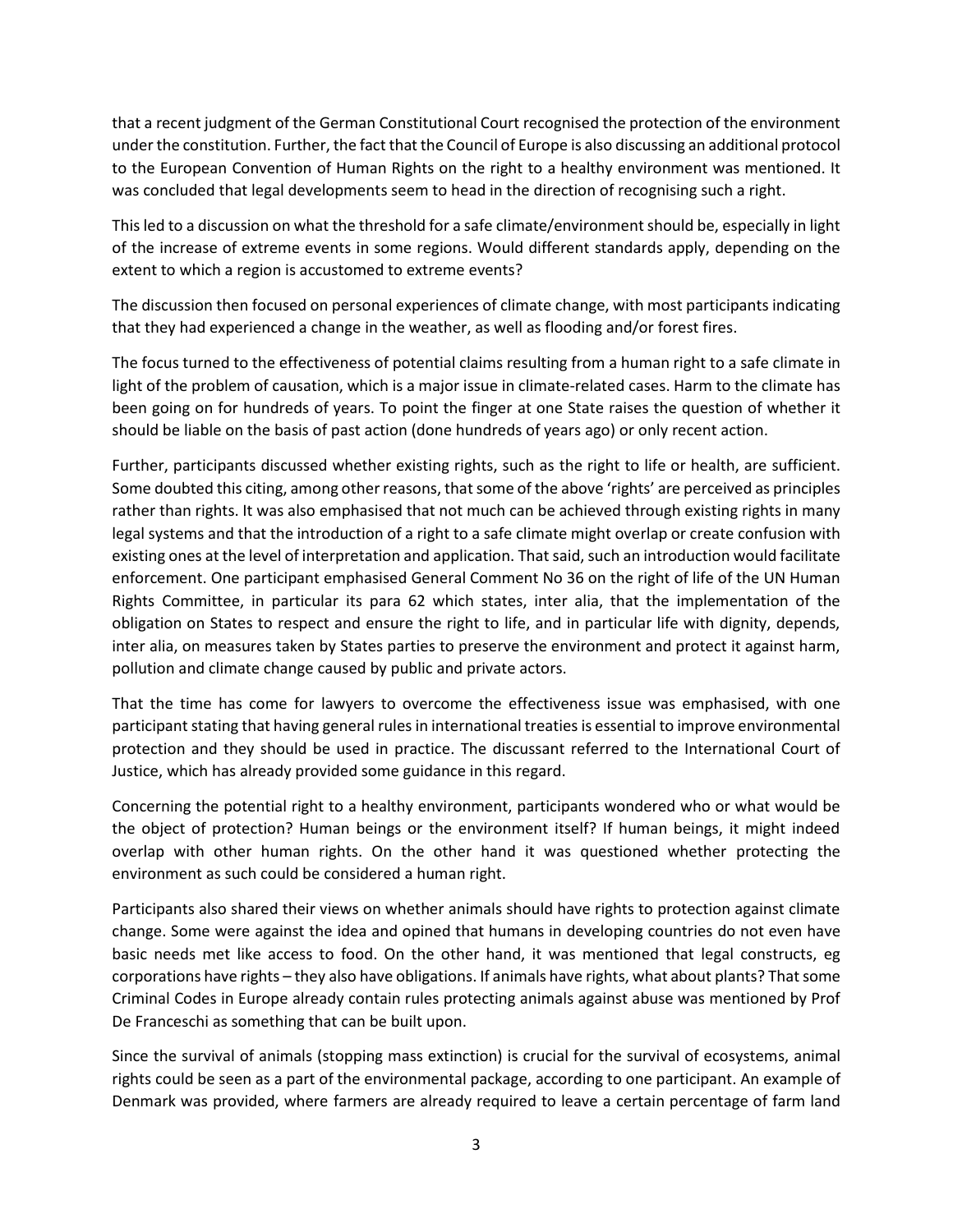unattended for the wellbeing of animals. Participants also discussed whether it is necessary to provide animals with rights or whether it is enough to impose obligations on human beings. Further, they suggested possible representatives of animals, and said that many legal systems allow an 'agent', such as a non-governmental organisation, to represent animals in court but a law would need to be in place to allow this.

A discussant wondered whether the law should be harsher against companies that 'accidentally' drain/spill oil and just pay a fine to compensate, which led to the question of whether corporations are bound to comply with human rights. They may say they do so in their Corporate Social Responsibility statements, etc but they have a soft law character meaning they are not binding on corporations. Some say that given that some corporations are wealthier than some States, more should be expected of them. On the other hand, imposing a human rights obligation on companies may result in States pushing their responsibilities under human rights law to companies. The role of competition law was also mentioned in the context of the imposition of fines. Fines may lead to 'green-washing', where companies turn to produce goods in countries with low environment protection standards, while other companies, based in countries with higher standards, have higher costs, thus distorting competition. Enhancing the level of protection in the EU may therefore lead to the relocation of companies to third countries with lower expectations. Competition law instruments could admittedly address this.

Discussions turned to who the biggest economic burden of reducing CO2 emissions should fall on and why. Most participants thought that corporationsshould shoulder the biggest economic burden (followed by States, and consumers). That the State has the means to influence the behaviour of corporations and consumers was mentioned. However, the fact that the 'controlled', especially in light of the digital revolution, is sometimes more powerful than the 'controller', was raised. A shift to more public law enforcement, eg by making green-washing an unfair commercial practice, was suggested as one way of tackling existing problems. Participants again emphasised that the current level of fines for companies for actions or omissions that lead to the destruction of the environment are not significant. That this may change in light of the Modernisation Directive, which makes reference to the annual revenue of corporations in imposing fines on them, was highlighted by Prof De Franceschi as a means to steer corporate behaviour. The fact that demand pushes supply was also mentioned, meaning that consumers also have a role to play. The need to afford companies the means towards a shift to more sustainable options (thus avoiding carbon leakage) was emphasised. It was also noted that at the end of the day, the burden is on the individual (if the burden is primarily on the State – taxes might be raised; if it is primarily on corporations, prices rise).

A lively discussion followed on the role of the World Trade Organization's (WTO) green goods list and its potential incentives of lower tariffs as well as the best way to get consumers to change habits that cause harm to the environment, with most respondents suggesting that alternative products (including electricity based on green energy sources) should be subsidised. Participants were also in favour of encouraging a change of culture, eg by making the 'green way' of living fashionable, but were not supportive of introducing regulations that would severely punish non-environmentally-friendly activities. It was mentioned that algorithms, which are now employed for targeted advertisement purposes, with a view to stimulating consumption, should be used to nudge environmentally-friendly options instead. Legislators have a role to play in this regard. 'Green' algorithms could make consumers aware of the impact of their choices and offer them positive choices, in a manner that does not impact freedom of choice. This would empower consumers, who can make an impact, to make virtuous, rather than